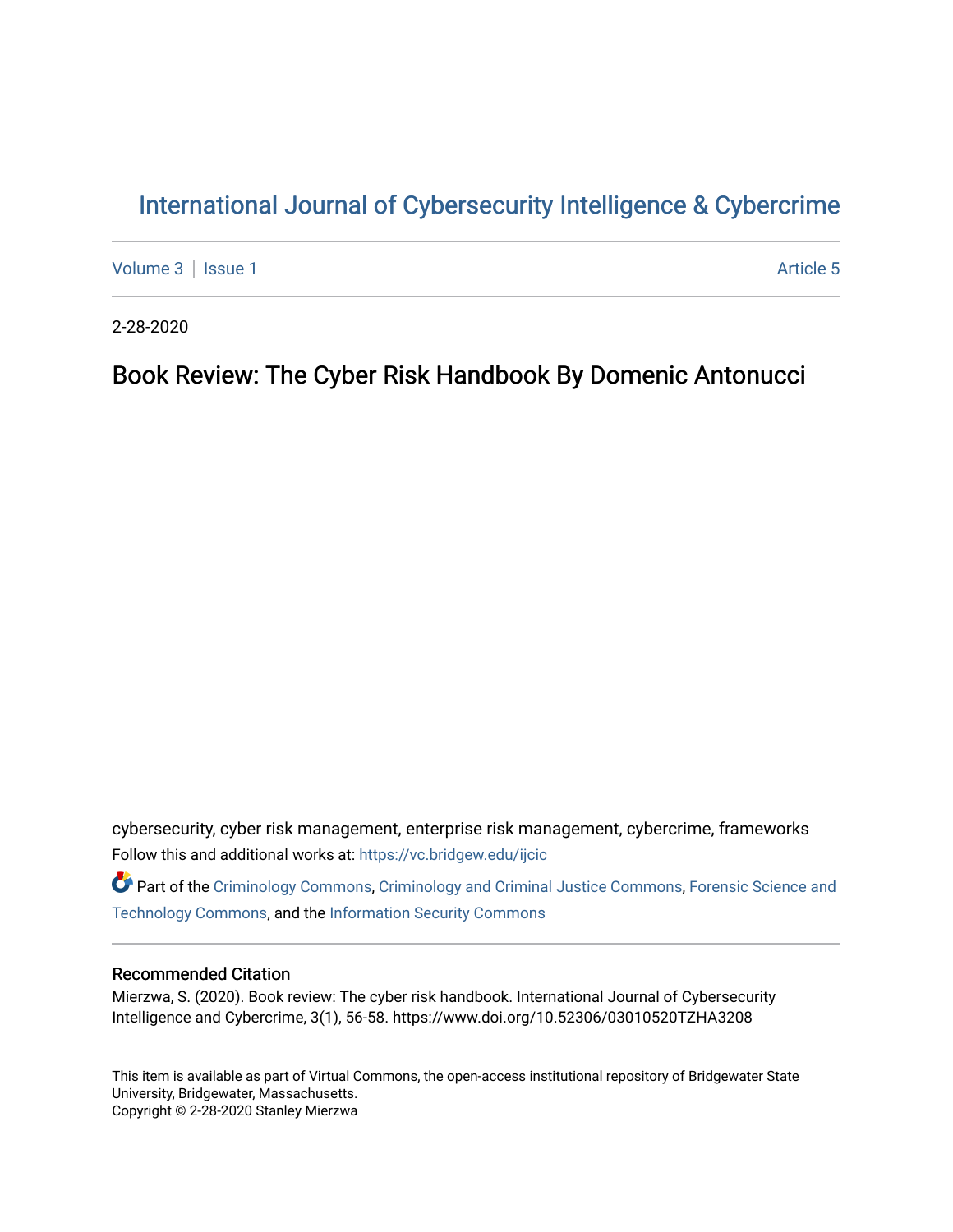Mierzwa, S. (2020). *International Journal of Cybersecurity Intelligence and Cybercrime, 3* (1), 56-58.

# **Book Review: The Cyber Risk Handbook By Domenic Antonucci**

## Stanley Mierzwa<sup>∗</sup> , Kean University, U.S.A

*Keywords; cybersecurity, cyber risk management, enterprise risk management, cybercrime, frameworks*

## *Book ReThe Cyber Risk Handbook Creating and Measuring Effective Cybersecurity Capabilities* **by Domenic Antonucci. Hoboken, NJ: John Wiley & Sons. pp. 412**

## **Introduction**

This book review provides an overview of Domenic Antonucci's edited book titled *The Cyber Risk Handbook*, published in 2017 by Wiley Publishing. The book begins with a scenario situation where the CEO (Tom) presents to the board regarding his firm's cyber risk management status and capabilities. The CEO has one day to gather all the relevant information to present, and he cannot delegate the task to the CIO or CISO. As the chief leader of the organization, he has the sole responsibility of accomplishing the aforementioned task. The CEO considers the perspectives of all the functions in the organization, the stakeholders, technology specialists, information security staff, and subject matter experts to obtain full knowledge and create a cyber-risk handbook. The CEO used the COBIT 5 framework, developed by ISACA, to divide his handbook into the seven COBIT 5 enablers which include: 1)Principles, Policies and Frameworks; 2)Processes; 3)Organizational Structures; 4)Culture, Ethics and Behavior; 5)Information; 6)Services, Infrastructure, and Applications; and 7)People, Skills and Competencies.

Each of the twenty-six chapters includes a variety of perspectives and requirements related to cybersecurity risk management from different international contributing authors and organizations that are subject matter experts. The chapters vary in lengths and provide a general overview of the topics. Each of the chapters are interrelated, allowing for a holistic view of cybersecurity, and focusing on threats to the organization, from a non-technical approach.

<sup>∗</sup>Corresponding author

Stanley J. Mierzwa, M.S., Center for Cybersecurity, School of Criminal Justice, Kean University, 1000 Morris Avenue, Union, NJ 07083 USA

Email: smierzwa@kean.edu

Reproduction, posting, transmission or other distribution or use of the article or any material therein, in any medium as permitted by written agreement of the International Journal of Cybersecurity Intelligence and Cybercrime, requires credit to the Journal as follows: "This Article originally appeared in International Journal of Cybersecurity Intelligence and Cybercrime (IJCIC), 2020 Vol. 3, Iss. 1, pp. 56-58" and notify the Journal of such publication.

c 2020 IJCIC 2578-3289/2020/02

International Journal of Cybersecurity Intelligence and Cybercrime, Vol. 3, Iss. 1, Page. 56-58, Publication date: February 2020.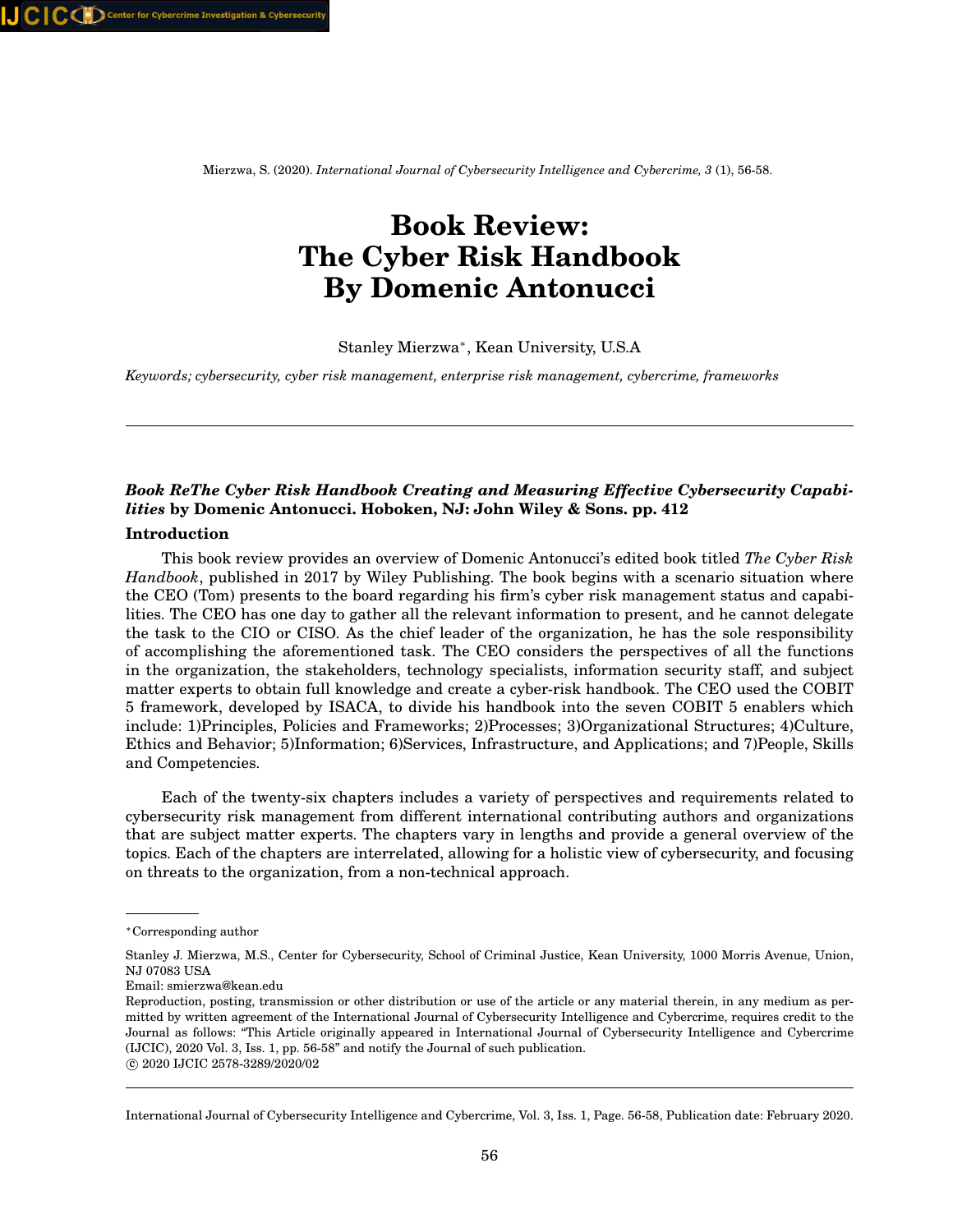Book Reviews Mierzwa

As the name of a handbook indicates, readers can read each chapter independently based on their focus topic. The book provides a useful list of functions, such as Compliance, Board, Insurance, Information Security, Physical Security, and Legal functions. This list assists the reader to focus on which chapters refer most to the interest of the reader. In following the COBIT 5 framework, an enterprise end-to-end view of IT is possible to ensure that organizations create an optimal value of IT but maintain a balance between the benefits and risk levels and resources available.

Several chapters make references to the International Organization for Standardization (ISO) 31000 risk management framework. Mapping relationships are provided for the ISO 31000 tasks and principles to the COBIT 5 enablers. This is helpful and valuable since COBIT 5 enablers are described and followed throughout the book. One concern about referencing ISO 31000 is that although the book provides some of its principles, the ISO guidelines are not freely available to the general public, and require purchase. This is unlike COBIT 5, in which documentation is freely available to ISACA members for download.

One of the larger chapters includes a deeper dive into the policies that the CEO's organization had in place for cyber risks. This breakdown of policies is helpful to understand what an organization may need to consider in order to demonstrate how they deal with the varying cyber risks that may arise. This chapter also contained policies for Social Media, Ransomware, Cloud Computing, Thirdparty Vendors, Big Data Analytics, Internet of Things (IoT), and Bring-your-own-device (BYOD)/Mobile devices. Recommendations for policy formatting and content are provided (e.g., a personal social media policy as well as a ransomware policy).

Given the importance of frameworks in the field of cybersecurity, one chapter is dedicated to providing a list of eight different models. The framework references include ISO/IEC 27000, NIST Cybersecurity, COBIT 5, ISF Standard of Good Practice for Information Security, SANS Top 20, Payment Card Industry Data Security Standard (PCI-DSS), World Economic Forum Cyber Risk (WEG-CRF), European Union Agency for Network and Information Security (ENISA). Each framework is detailed with enough knowledge to know its focus as well as the author of the framework, extent or documented length, the region it is utilized, the industry that best suits the framework, and the primary audience of those who would benefit most from the documented standard.

In addition to a chapter on identifying, analyzing, and evaluating cyber risks, there are several chapters dedicated to treating risks through processes and using insurance and finance. These chapters offer smooth transitions to help one assess best practices of prioritizing risks and prevention methods based on organizations' overarching goals. The chapter on using insurance and finance also provides a valuable lesson in understanding the role of cyber insurance, including thoughts about doing a cost-benefit analysis.

Several chapters were written by subject matter experts from outside the United States. This is valuable in providing a necessary global perspective in dealing with cybersecurity risk. For example, the chapter on the incident and crisis management is written by information security experts from France. In addition, chapters dedicated to organizations' internal context, culture, physical security, and human factors were written by experts from Saudi Arabia, India, Belgium, South Africa, and Australia. These international contributions to the book are positive and help the reader gain valuable international insights.

International Journal of Cybersecurity Intelligence and Cybercrime, Vol. 3, Iss. 1, Page. 56-58, Publication date: February 2020.